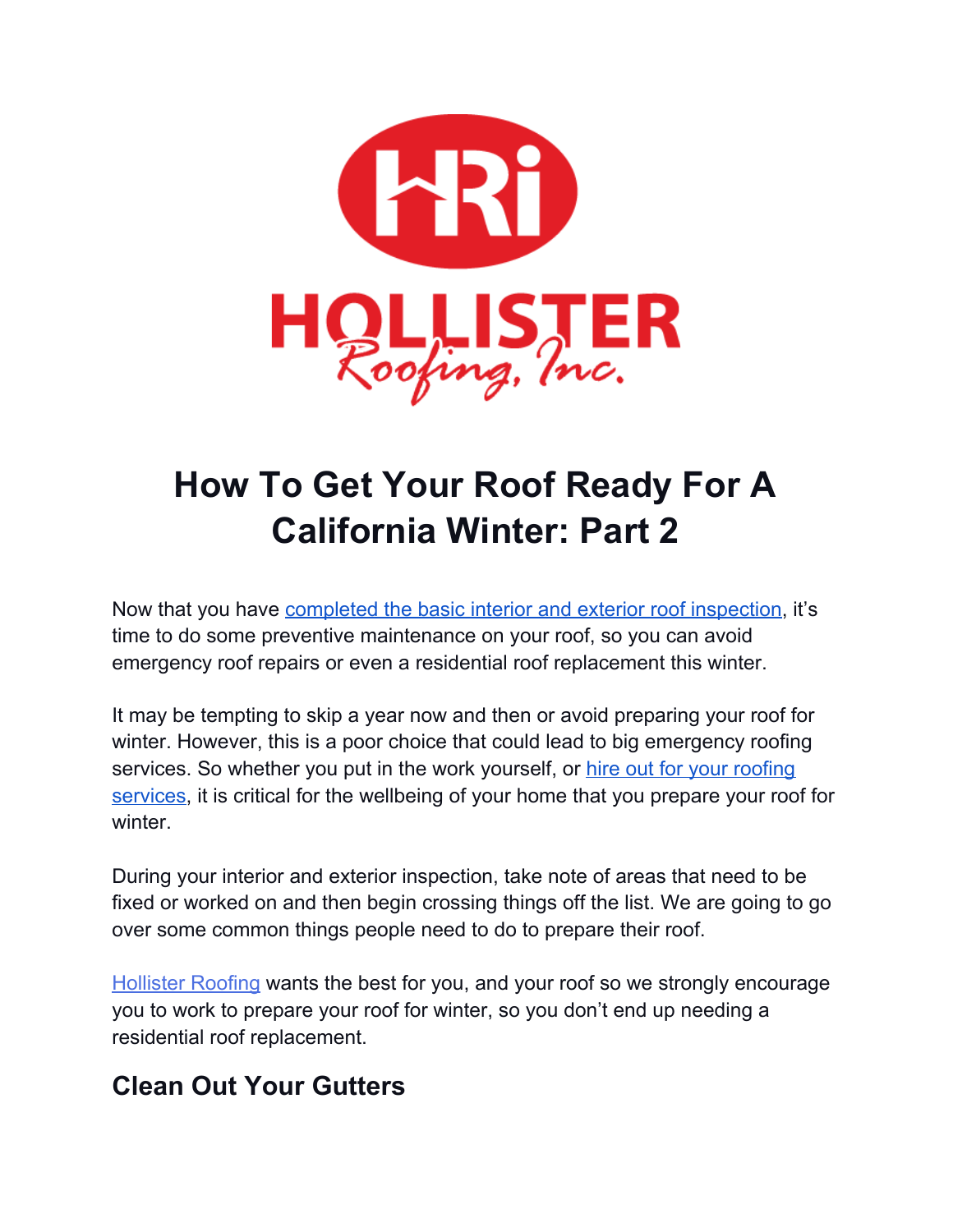One fairly easy, yet often neglected thing that people should do to prepare their roofs is to clean out their gutters.

If during your exterior roof inspection you or your hired inspector notice that your gutters are full of leaves and other debris, it is important that they are cleaned out promptly.

When your gutters clog it can cause issues for your roof, like rot and moisture build up. It is best to avoid this by cleaning out your gutters routinely.

There are several [different](https://hollisterroofing.com/2020/03/how-to-clean-your-gutters-from-the-ground-and-maintain-them-this-spring/) ways to clean out your gutter. There is the old fashioned way with a ladder and bucket. You can also try some techniques such as using a vacuum or a high power washer. If you would rather save time and energy you can hire roofing services to do it for you.

It does not matter how you choose to clean your gutter, as long as you make sure it gets done!

#### **Remove Debris**

Debris does not always just end up in the gutters. There is often a lot of leaves and debris that collects on your roof. When left to pile up on your roof, moisture can be trapped causing mold and mildew to grow. It is critical to take the time to clean the debris off your roof.

If during your exterior inspection notice leaves and debris beginning to build up it is important to go back and remove it all.

Removing debris from your roof is a big part of preparing your roof for a California Winter and will help you avoid the need for a residential roof replacement for as long as possible.

If you are not comfortable climbing on your roof yourself to clean away the debris, you can hire a professional to do it for you.

## **Fix Any Damage**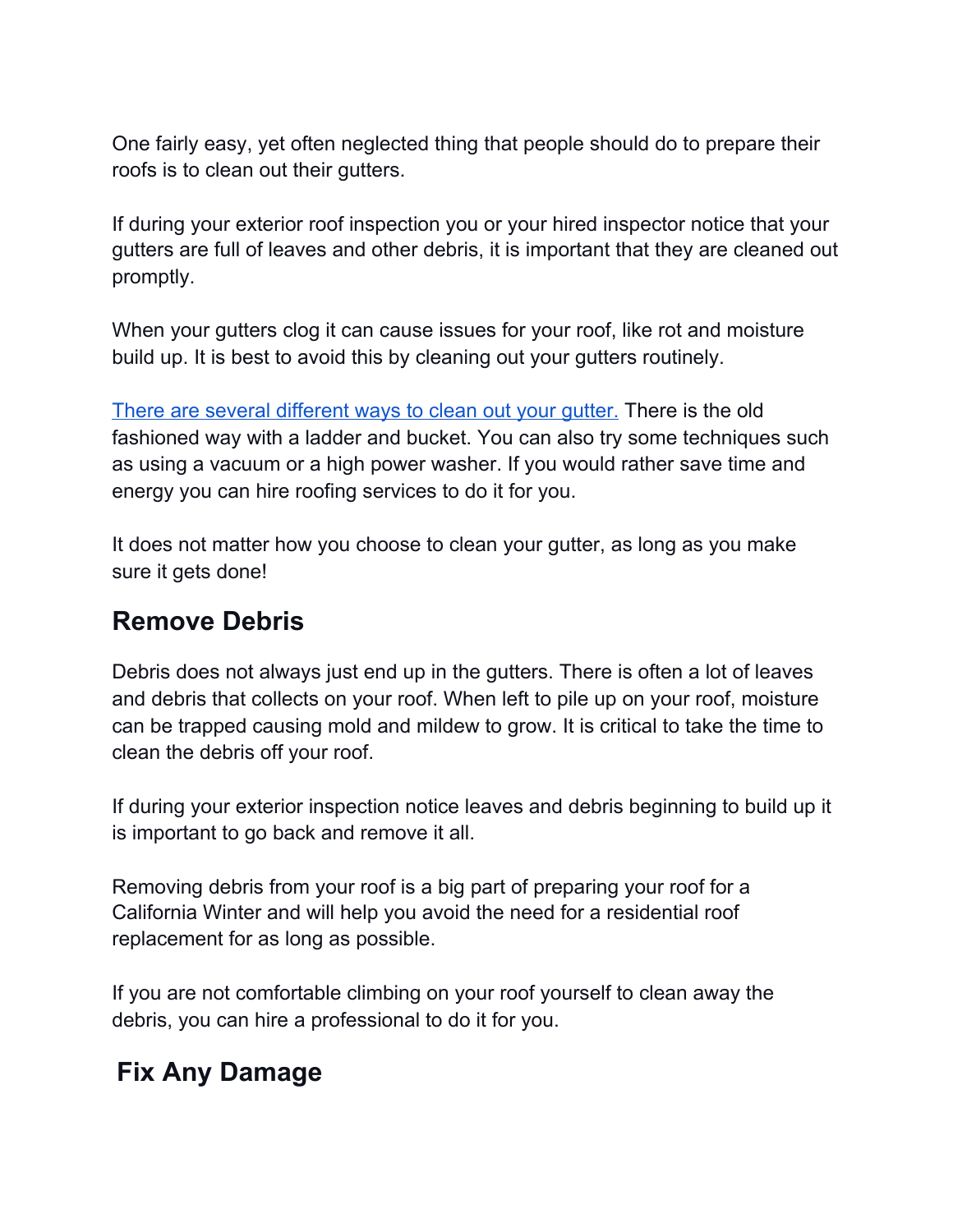A big thing that you will be watching for during your interior and exterior roof inspection is damage. You or your inspector should take note of any damage you see on your roof, in your attic, and on your ceiling.

Unless you are skilled in carpentry or roofing then you will likely need to [hire](https://hollisterroofing.com/our-work/) a roofing [contractor](https://hollisterroofing.com/our-work/) to fix any damage that is found.

Make sure you don't put off fixing damage. If you do wait, the damage can grow and turn into something expensive and time-consuming. You could even end up needing to have a residential roof replacement before you should.

Do yourself and your roof a favor and fix any damage immediately!

#### **Trim Nearby Trees**

Unchecked trees that are close to your home can cause damage in a few ways. The best way to avoid issues is to trim branches on some trees and cut down any trees that are too close.

Branches that are not trimmed may rub up against your roofing and cause damage. Trees that are large or very close to your home are also a threat.

During our windy California winter, the tree branches or the trees themself could blow onto your roof causing a lot of damage on your roof.

Trees are wonderful and should not be cut needlessly. Just trim the branches when possible. However, when necessary - for the longevity of your roof - cut down trees that are going to be a problem.

When you take the time to prepare your roof and the trees on your property for winter, your roof will last longer.

When you're proactive about these roof maintenance steps, you save money in the long run!

If you want help [preparing](https://hollisterroofing.com/get-free-estimate/) your roof for winter, click here for a free estimate from Hollister [Roofing.](https://hollisterroofing.com/get-free-estimate/)